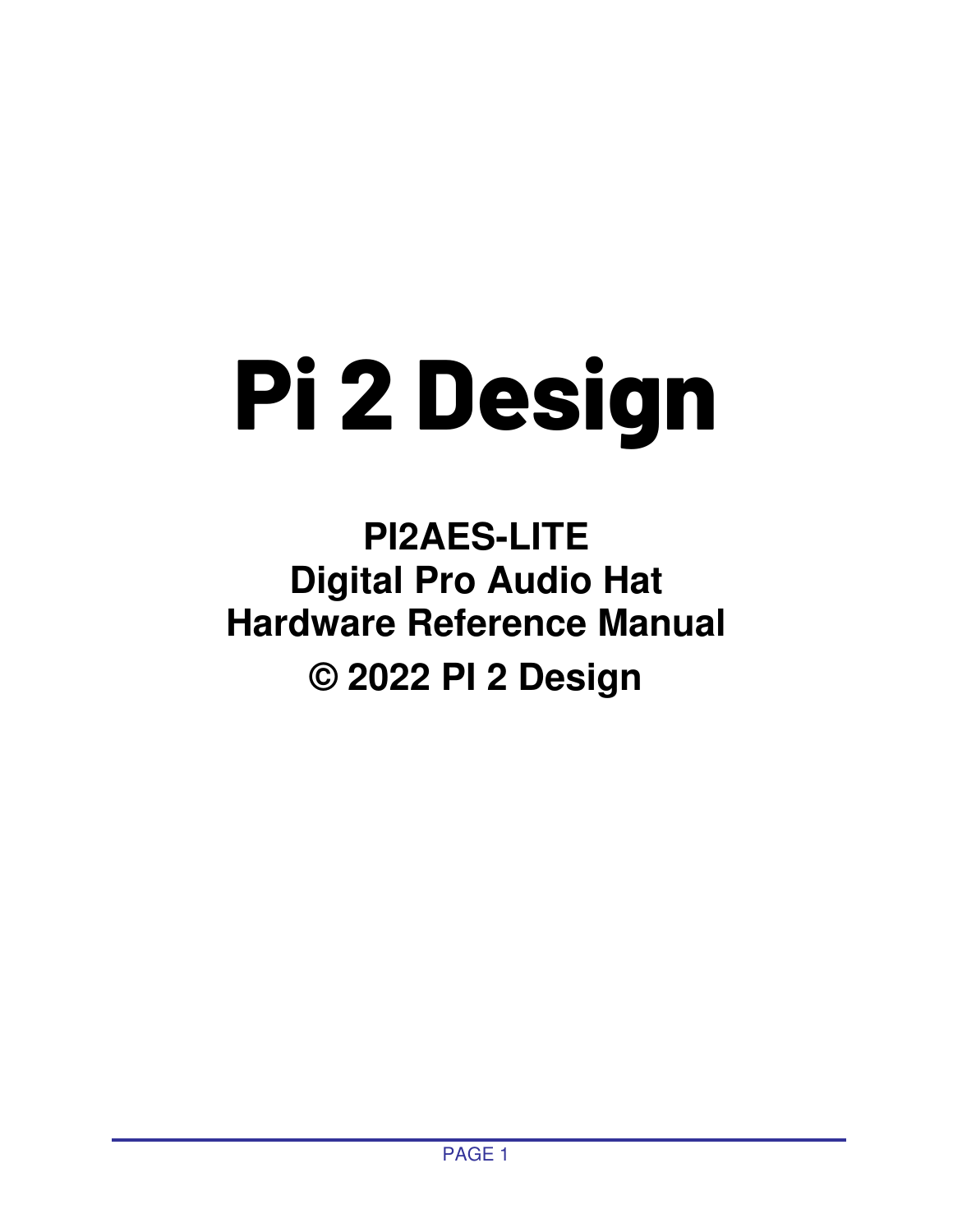## **Table of Contents**

| 6.1 Overview |  |
|--------------|--|
|              |  |
|              |  |
|              |  |
|              |  |
|              |  |
|              |  |
|              |  |
|              |  |
|              |  |
|              |  |
|              |  |
|              |  |
|              |  |

## **List of Tables**

## **List of Figures**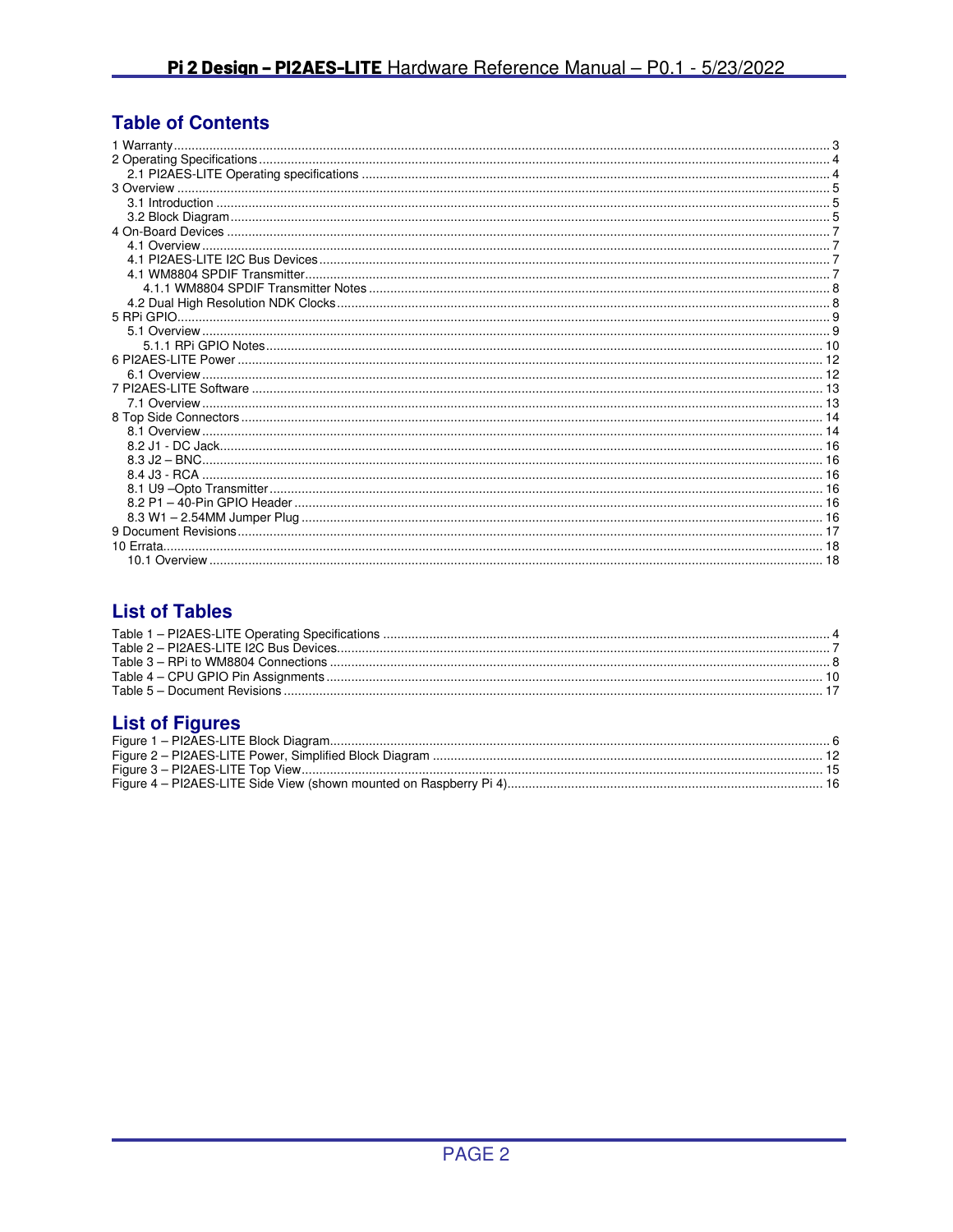# 1 WARRANTY

The enclosed product ("the Product"), a part of the P2 2 Design Shield/Hat series, is warranted by Pi 2 Design for a period of one year for reasonable development, testing and use, all as further described and defined below. This warranty runs solely to the individual or entity purchasing the Product and is not transferable or assignable in any respect. This warranty is valid only for so long as the product is used intact as shipped from PI 2 Design. Any attempt or effort to alter the Product, including but not limited to any attempt to solder, de-solder, unplug, replace, add or affix any part or component of or onto the Product, other than components specifically intended for the user to plug and unplug into appropriate sockets and/or Connectors to facilitate user programming, development and deployment, all as specifically described and authorized in this Product Hardware Reference Manual, shall void this warranty in all respects. Coverage under this warranty requires that the Product be used and stored at all times in conditions with proper electrostatic protection necessary and appropriate for a complex electronic device. These conditions include proper temperature, humidity, radiation, atmosphere and voltage (standard commercial environment, 0C to +70C, <60%RH). Any Product that has been modified without the express, prior written consent of Pi 2 Design is not covered by this warranty. The use or connection of any test or bus Connector, adapter or component with any device other than a Pi 2 Design Connector or adapter shall void this warranty and the warranty of all other components, parts and modules connected to the rest of the system. Pi 2 Design shall not be responsible for any damage to the Product as a result of a customer's use or application of circuitry not developed or approved by Pi 2 Design for use on or in connection with the Product.

This warranty does not cover defects caused by electrical or temperature fluctuations or from stress resulting from or caused by abuse, misuse or misapplication of the Product. Any evidence of tampering with the serial number on the Product shall immediately void this warranty. This Product is not intended to be used on or embedded in or otherwise used in connection with any life-sustaining or life-saving product and this warranty is not applicable nor is Pi 2 Design liable in any respect if the Product is so used. Notwithstanding anything to the contrary herein, Pi 2 Design expressly disclaims any implied warranty of merchantability or implied warranty of fitness for a particular purpose in connection with the manufacture or use of the Product.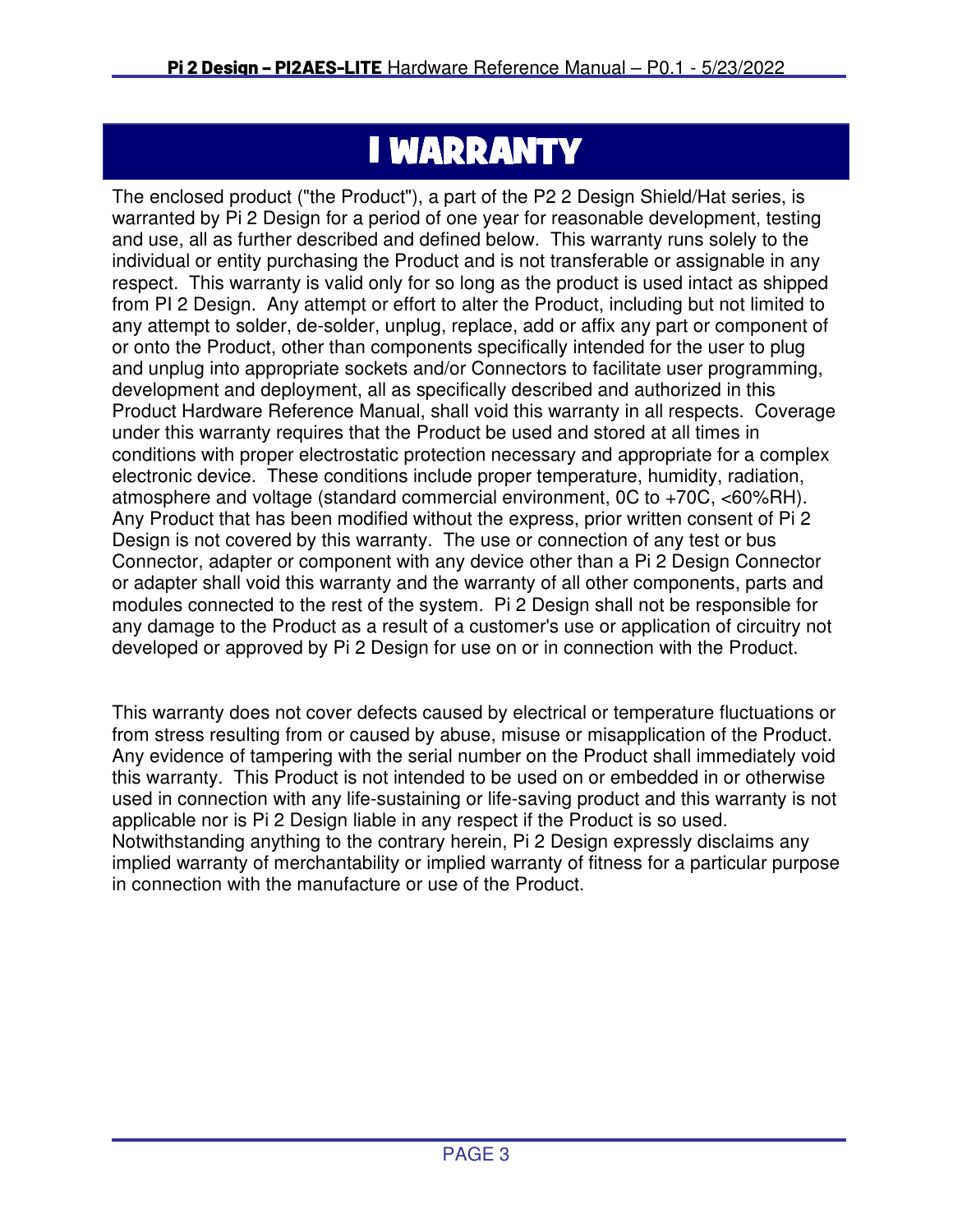# 2 OPERATING SPECIFICATIONS

## *2.1 PI2AES-LITE OPERATING SPECIFICATIONS*

The PI2AES-LITE conforms to the following specifications:

| <b>Specification</b>         | <b>Value</b>                 |
|------------------------------|------------------------------|
| <b>Dimensions</b>            | 65mm x 56.5mm                |
| Weight                       | ~5g                          |
| <b>Storage Temperature</b>   | $-20C$ to $+85C$             |
| <b>Operating Temperature</b> | $OC$ to $+70C$               |
| Humidity                     | 0% to 95% RH, Non-Condensing |
| Input Voltage (VIN)          | $+5V + -10%$                 |
| <b>Power Consumption</b>     | 250mw Typical, 1W Maximum    |

**Table 1 – PI2AES-LITE Operating Specifications**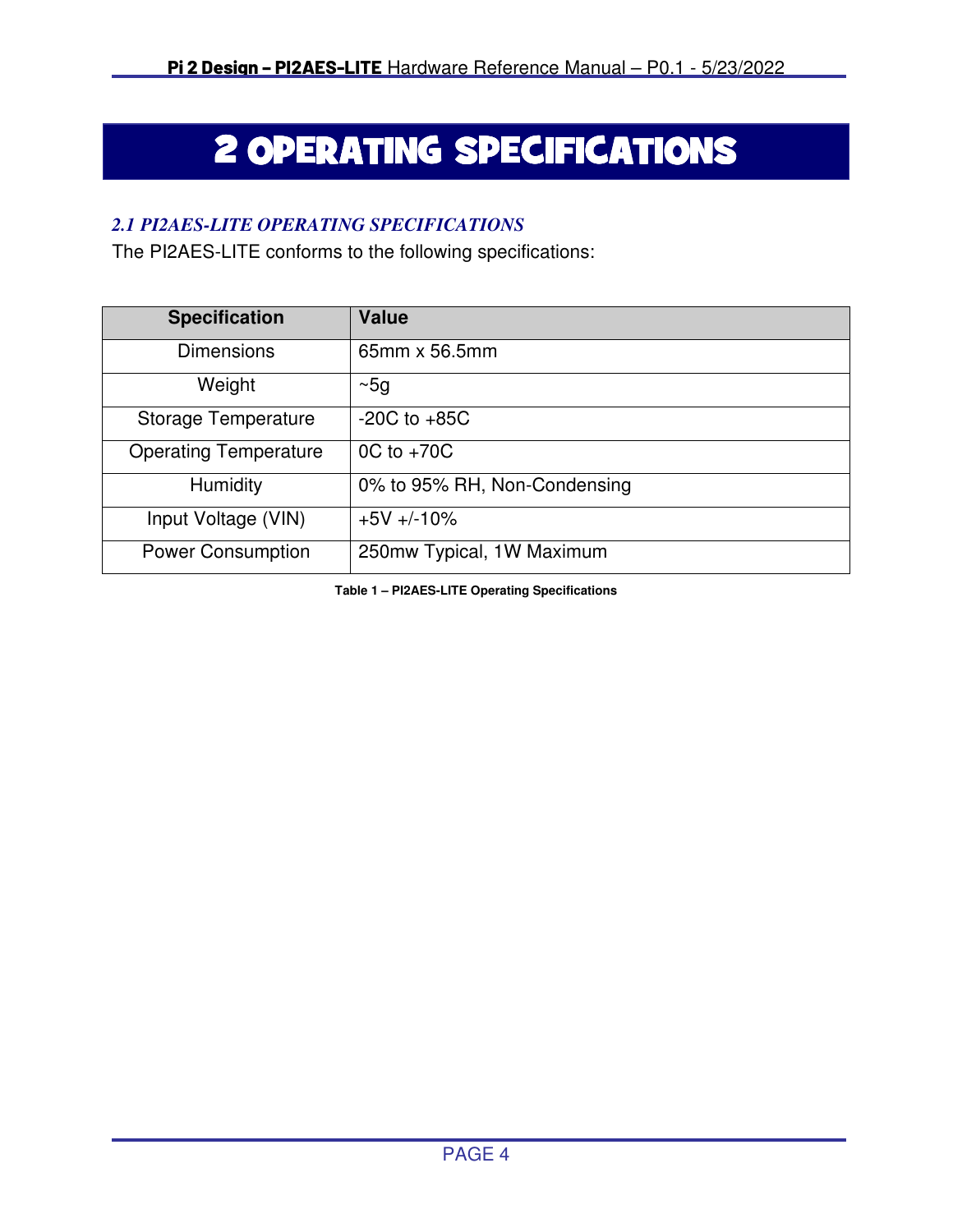# 3 OVERVIEW

## *3.1 INTRODUCTION*

The PI2AES-LITE, designed and manufactured by PI 2 Design, is a professional I/O Shield designed to bring Professional Studio Grade Audio to the Raspberry PI **®** 3, 3+ and 4 series of Single Board Computers. This HAT compatible board converts the Raspberry Pi **®** I2S Interface to High Definition AES Coax, S/PDIF and Toslink Digital Audio Outputs.

The addition of Parallel I2S Output along with LVDS Differential over HDMI allows the PI2AES-LITE to interface with virtually any High Performance DAC on the market.

The major features of the PI2AES-LITE are as follows:

- **FORM FACTOR –** Raspberry Pi **®** HAT Size w/40-Pin mating connector.
- **AES TRANSMITTER**  The industry standard WM8804 converts the PI I2S stream to AES3/SPDIF formatted data at 24-Bit up to 192Khz Frame Rate. The PI2AES-LITE works with the industry standard WM8804 w/multiple clocks, Linux driver.
- **MULTIPLE SIMULTANEOUS OUTPUTS**  All output ports are active with the same Digital Audio Data , Bit Depth and Frame Rate at the same time. No further configuration required.
- **AES COAX OUTPUT –** A 1:1 Isolation Transformer provides Bit Perfect Impedance Controlled Coaxial Transmission of the Digital Audio Data
- **SPDIF OUTPUT –** A 1:1 Isolation Transformer provides Bit Perfect Transmission of the Digital Audio Data via RCA Jack.
- **SPDIF OPTICAL OUTPUT** Isolated Optical Transmitter Drives Consumer Level DAC and AVR
- **HIGH RESOLUTION CLOCKS –** A pair of Ultra-Low Noise NDK NZ2520SD oscillators allow the WM8804 to operate in non-PLL mode for the lowest possible noise.
- **ULTRA-LOW NOISE LDO's –** Dual Ultra-Low Noise LT3042 LDO's (0.9uV noise and 80dB PSRR) is used to Supply the WM8804 Transmit Section and the High-Resolution NDK Clocks.
- **LOW NOISE PCB LAYOUT** Constructed with 4-layer Split Ground PCB with noise reduction techniques refined from years of High-Speed Mixed-Signal Design work.
- **EXTERNAL 5V POWER -** The PI2AES-LITE is designed to operate on 5V from the Raspberry Pi. Optionally, external 5V can be supplied for use with low noise Linear PSU's

## *3.2 BLOCK DIAGRAM*

Refer to the following figure for a block diagram of the PI2AES-LITE Shield.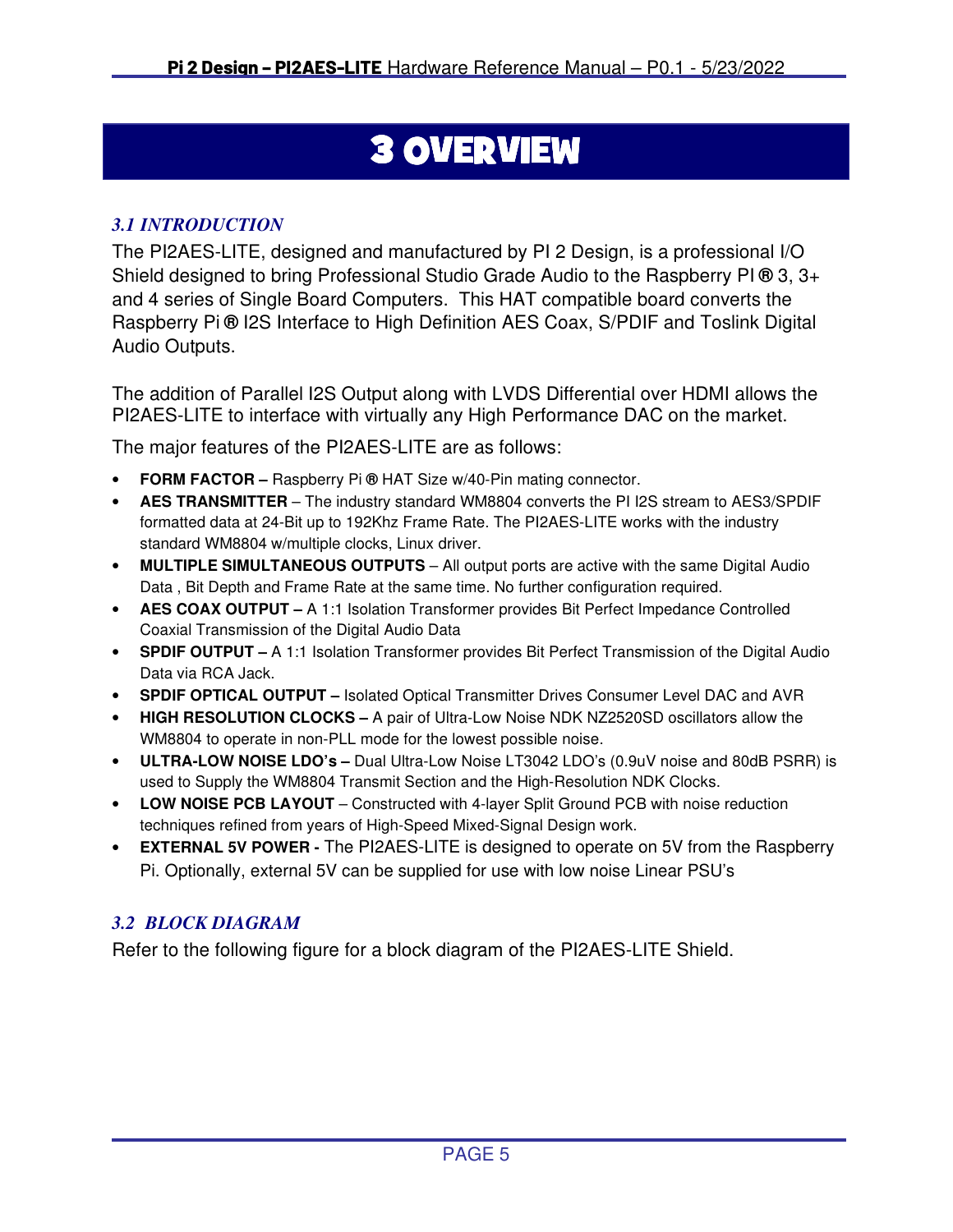

**Figure 1 – PI2AES-LITE Block Diagram**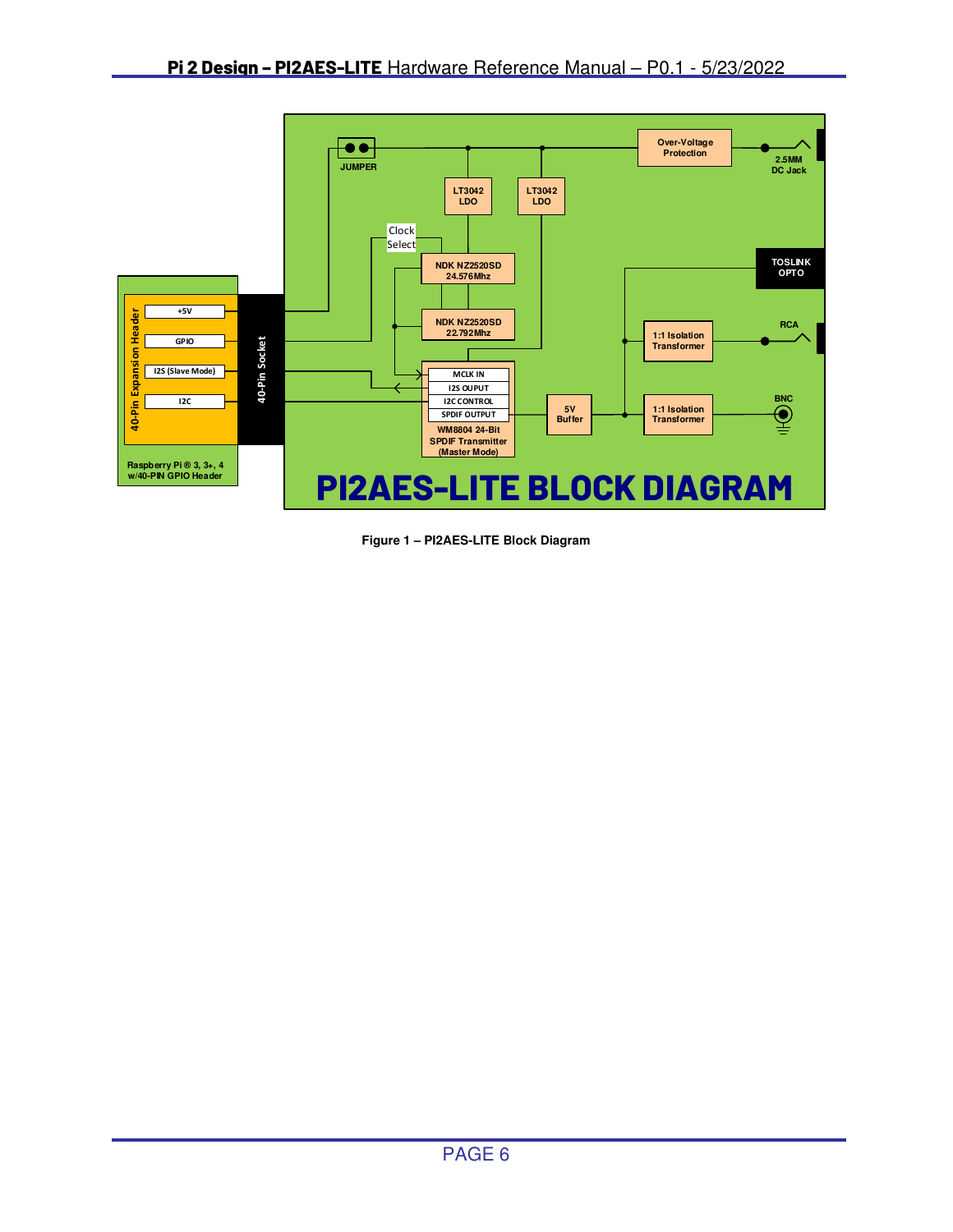# 4 ON-BOARD DEVICES

#### 4.1 *OVERVIEW*

The PI2AES-LITE interfaces to the RPi via the 40-Pin GPIO Connector. This section describes in detail the devices located on the PI2AES-LITE.

## *4.1 PI2AES-LITE I2C BUS DEVICES*

The following table describes the CPU I2C Bus usage of the PI2AES-LITE. Most of these addresses are set by the startup script supplied by Pi2Design. Refer to the respective device documentation for more detail.

| 12C<br><b>Bus</b> | <b>Address</b> | 7-Bit I2C   Description         |
|-------------------|----------------|---------------------------------|
| 12C               | 0x3B           | <b>WM8804 SPDIF Transmitter</b> |

**Table 2 – PI2AES-LITE I2C Bus Devices** 

## *4.1 WM8804 SPDIF TRANSMITTER*

At the core of the PI2AES-LITE is the Cirrus Logic WM8804 AES Digital Audio Transmitter. This device interfaces to the Raspberry Pi via I2S and I2C. The signals used to interface with the WM8804 are shown in the following table.

| <b>WM8804</b><br><b>Signal</b> | <b>RPi</b><br><b>Signal</b> | <b>Description</b>                                                                   |
|--------------------------------|-----------------------------|--------------------------------------------------------------------------------------|
| <b>MCLK</b>                    |                             | Unused                                                                               |
| <b>BCLK</b>                    | <b>BCLK</b>                 | I2S Bit Clock Output to Pi                                                           |
| <b>LRCLK</b>                   | <b>LRCLK</b>                | I2S Word Clock Output to Pi                                                          |
| <b>SDIN</b>                    | <b>SDOUT</b>                | I2S Serial Audio Data Input from Pi                                                  |
| <b>SCL</b>                     | <b>SCL</b>                  | <b>I2C Clock from Pi</b>                                                             |
| <b>SDA</b>                     | <b>SDA</b>                  | I2C Data to/from Pi                                                                  |
| <b>XIN</b>                     | GPIO <sub>5</sub>           | $1 =$ Select 22.5792Mhz Input Clock for 44.1Khz,<br>88.2Khz and 176.4Khz Frame Rates |
| <b>XIN</b>                     | GPIO <sub>6</sub>           | 1 = Select 24.576Mhz Input Clock for 48Khz,<br>96Khz and 192Khz Frame Rates          |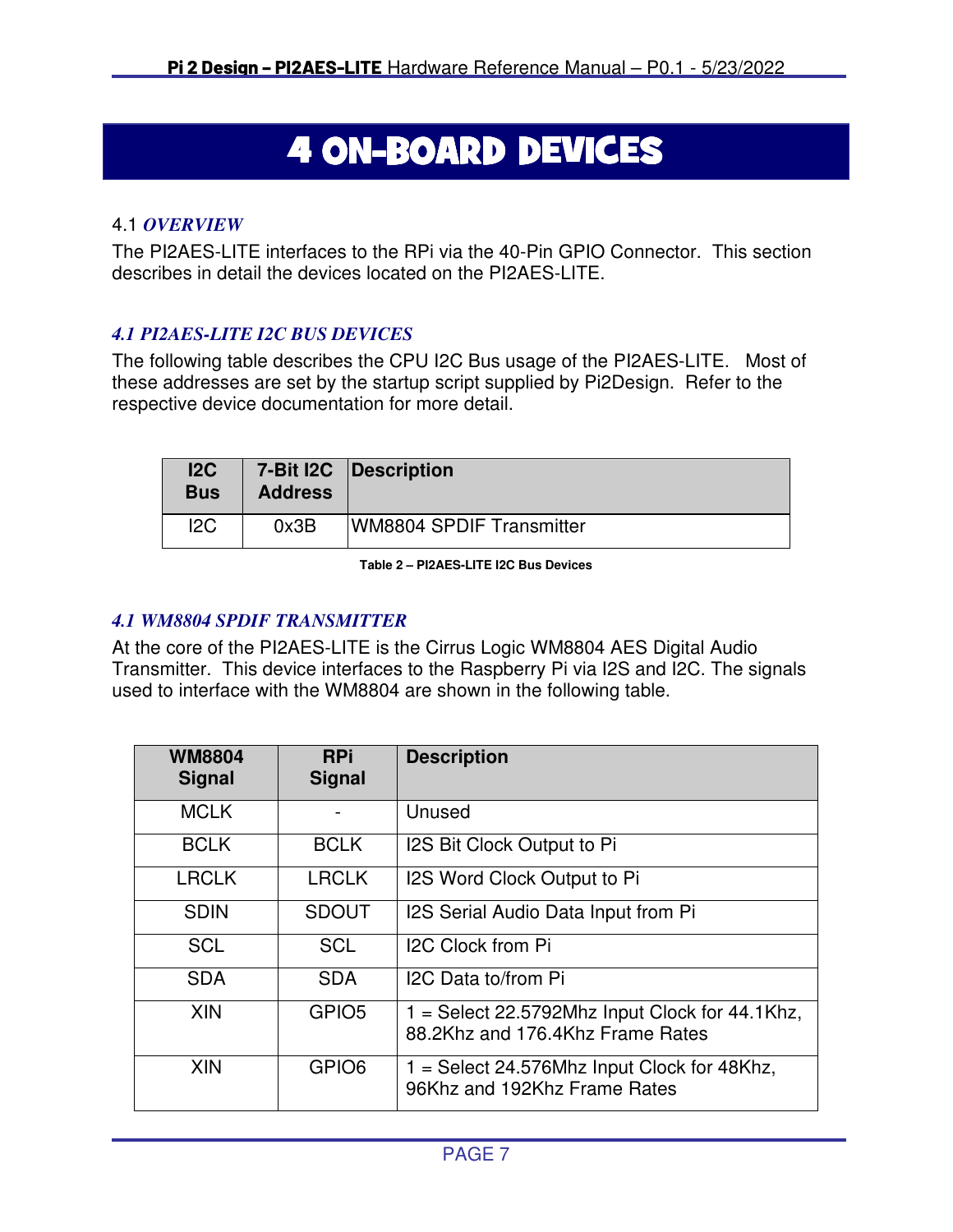| TXO . | AES3/SPDIF encoded digital audio output |
|-------|-----------------------------------------|
|-------|-----------------------------------------|

**Table 3 – RPi to WM8804 Connections** 

#### *4.1.1 WM8804 SPDIF TRANSMITTER NOTES*

- 1. The WM8804 is controlled using the I2C port. Refer to the WM8804 documentation and Pi 2 Design supplied driver code for more detail.
- 2. The PI2AES-LITE is designed to operate the WM8804 in Master mode. In this mode the WM8804 receives its master clock from XIN and drives MCLK (unused), BCLK and LRCLK to the Pi. Serial Data in is received from Pi.
- 3. Pi GPIO's 6 and 13 are used to select the desired clock input. GPIO 6 and 13 are pulled low by default. CAUTION - Do not select more than one clock at a time!

#### *4.2 DUAL HIGH RESOLUTION NDK CLOCKS*

A pair of NDK NZ2520SD Ultra-Low Noise clocks provide the critical timing signals for the WM8804. They are selected via Raspberry PI GPIO5 (22.5792Mhz) and GPIO6 (24.576Mhz).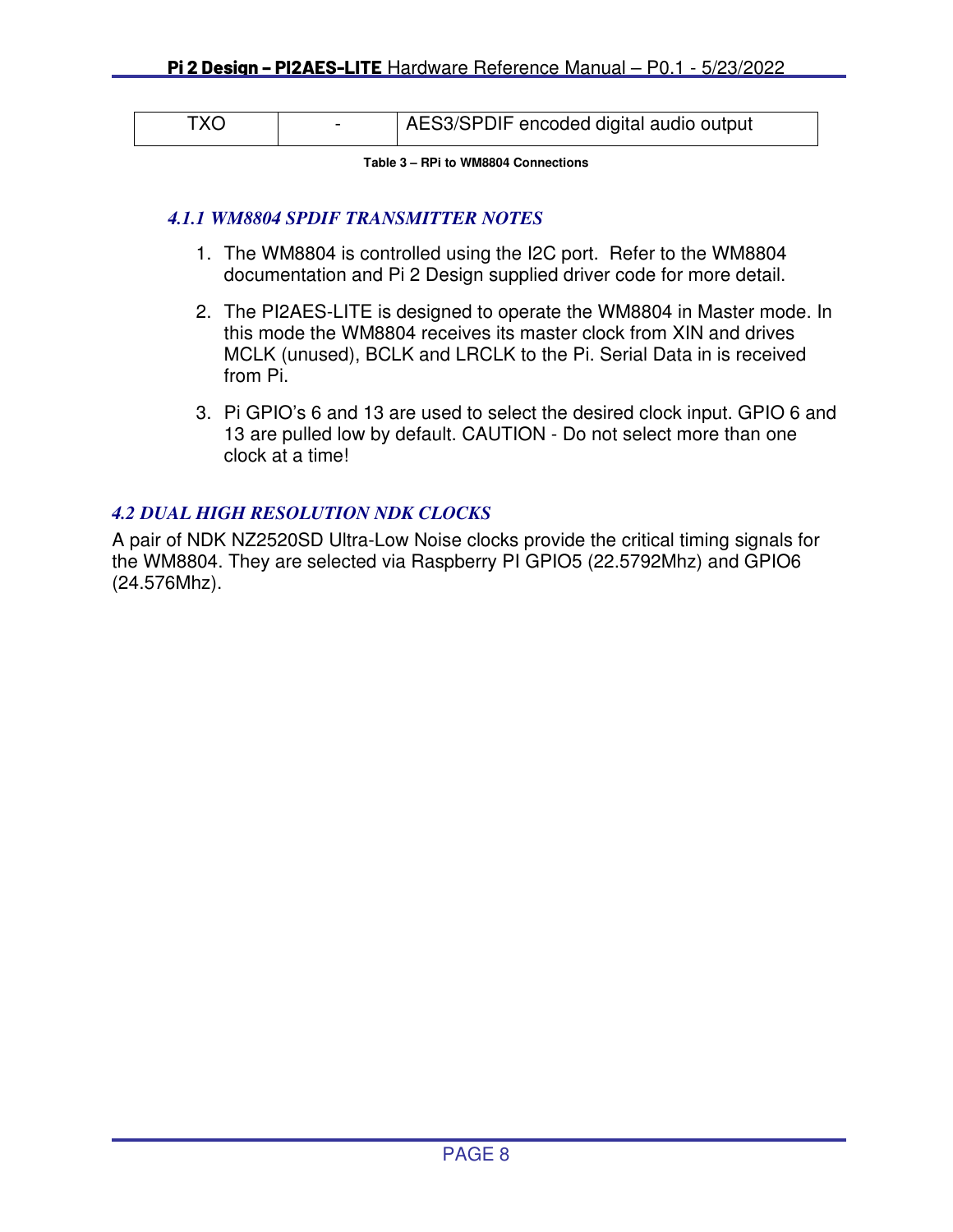# 5 RPI GPIO

#### *5.1 OVERVIEW*

The PI2AES-LITE uses a number of signals from the RPi GPIO header for control and status purposes. This usage is defined in the following table.

| <b>RPi</b><br><b>PIN</b> | <b>DIR</b>     | <b>AF</b>                    | PUP/<br><b>PDN</b>       | <b>PI2AES-</b><br><b>LITE</b><br><b>Name</b> | <b>Description/Notes</b>                  |
|--------------------------|----------------|------------------------------|--------------------------|----------------------------------------------|-------------------------------------------|
| $\mathbf{1}$             | $\Box$         | $\blacksquare$               | $\blacksquare$           | $\blacksquare$                               | RPi +3.3V - Unused                        |
| $\overline{2}$           | $\blacksquare$ | $\overline{\phantom{a}}$     | $\blacksquare$           | $+5V$                                        | +5V Power to/from the RPi                 |
| 3                        | I/O            | Y                            | <b>PUP</b>               | I2C_SDA                                      | <b>I2C Bus Data</b>                       |
| $\overline{4}$           | $\blacksquare$ | $\blacksquare$               | $\blacksquare$           | $+5V$                                        | +5V Power to/from the RPi                 |
| 5                        | <b>OUT</b>     | Y                            | <b>PUP</b>               | I2C_SCL                                      | <b>I2C Bus Clock</b>                      |
| 6                        | $\equiv$       | $\blacksquare$               | $\blacksquare$           | <b>GND</b>                                   |                                           |
| $\overline{7}$           | <b>OUT</b>     | $\frac{1}{2}$                | $\blacksquare$           | GPIO4                                        | Unused                                    |
| 8                        | $\blacksquare$ | $\overline{\phantom{a}}$     | $\blacksquare$           | GPIO14                                       | Unused                                    |
| 9                        | $\blacksquare$ | $\qquad \qquad \blacksquare$ | $\blacksquare$           | <b>GND</b>                                   | Unused                                    |
| 10                       | $\blacksquare$ | $\overline{\phantom{a}}$     | $\blacksquare$           | GPIO15                                       | Unused                                    |
| 11                       | $\blacksquare$ | $\overline{\phantom{0}}$     | $\blacksquare$           | GPIO17                                       | Unused                                    |
| 12                       | IN             | Y                            | $\blacksquare$           | <b>BCLK</b>                                  | I2S Bit Clock from WM8804                 |
| 13                       | $\blacksquare$ | $\overline{\phantom{a}}$     | $\blacksquare$           | GPIO27                                       | Unused                                    |
| 14                       | $\blacksquare$ | $\overline{\phantom{a}}$     | $\blacksquare$           | <b>GND</b>                                   |                                           |
| 15                       | $\blacksquare$ | $\overline{\phantom{0}}$     | $\blacksquare$           | GPIO22                                       | Unused                                    |
| 16                       | $\blacksquare$ |                              | $\blacksquare$           | GPIO23                                       | Unused                                    |
| 17                       | $\blacksquare$ | $\overline{\phantom{a}}$     | $\overline{\phantom{a}}$ |                                              | RPi +3.3V - Used to generate WM8804 reset |
| 18                       | $\blacksquare$ | $\overline{\phantom{a}}$     | $\blacksquare$           | GPIO24                                       | Unused                                    |
| 19                       | $\blacksquare$ | $\overline{\phantom{a}}$     | $\blacksquare$           | GPIO10                                       | Unused                                    |
| 20                       | $\blacksquare$ | $\overline{\phantom{0}}$     | $\blacksquare$           | <b>GND</b>                                   |                                           |
| 21                       | $\blacksquare$ | $\overline{\phantom{a}}$     | $\blacksquare$           | GPIO9                                        | Unused                                    |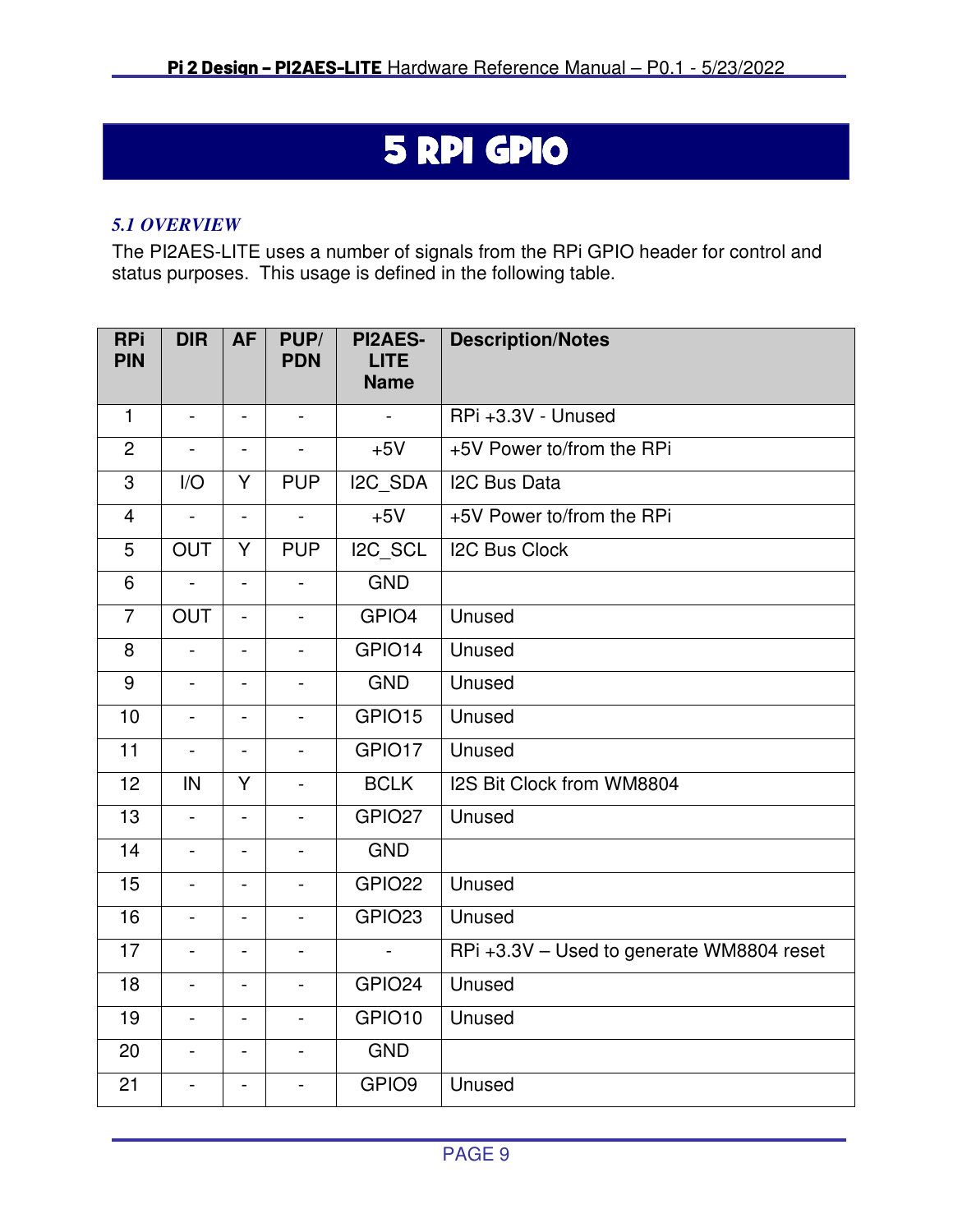| <b>RPi</b><br><b>PIN</b> | <b>DIR</b>               | <b>AF</b>                | PUP/<br><b>PDN</b>           | <b>PI2AES-</b><br><b>LITE</b><br><b>Name</b> | <b>Description/Notes</b>                    |
|--------------------------|--------------------------|--------------------------|------------------------------|----------------------------------------------|---------------------------------------------|
|                          |                          |                          |                              |                                              |                                             |
| 22                       | $\blacksquare$           | $\overline{\phantom{a}}$ | $\blacksquare$               | GPIO <sub>25</sub>                           | Unused                                      |
| 23                       | $\blacksquare$           | $\blacksquare$           | $\blacksquare$               | GPIO11                                       | Unused                                      |
| 24                       | $\blacksquare$           | $\blacksquare$           | $\qquad \qquad \blacksquare$ | GPIO <sub>8</sub>                            | Unused                                      |
| 25                       | $\blacksquare$           | $\blacksquare$           | $\overline{\phantom{0}}$     | <b>GND</b>                                   |                                             |
| 26                       | $\blacksquare$           | $\blacksquare$           | $\blacksquare$               | GPIO1                                        | Unused                                      |
| 27                       | I/O                      | Y                        | $\blacksquare$               | ID_SDA                                       | Unused                                      |
| 28                       | <b>OUT</b>               | Y                        | $\blacksquare$               | ID_SCL                                       | Unused                                      |
| 29                       | L.                       |                          |                              | GPIO <sub>5</sub>                            | 1 = Select 22.5792Mhz Clock Input to WM8804 |
| 30                       | $\overline{a}$           | $\overline{\phantom{a}}$ | $\blacksquare$               | <b>GND</b>                                   |                                             |
| 31                       | <b>OUT</b>               | $\blacksquare$           | <b>PUP</b>                   | GPIO <sub>6</sub>                            | 1 = Select 24.576Mhz Clock Input to WM8804  |
| 32                       | ÷,                       | $\blacksquare$           | $\blacksquare$               | GPIO12                                       | Unused                                      |
| 33                       | OUT                      | $\overline{\phantom{a}}$ | $\blacksquare$               | GPIO13                                       | Unused                                      |
| 34                       | $\frac{1}{2}$            | $\blacksquare$           | $\blacksquare$               | <b>GND</b>                                   |                                             |
| 35                       | IN                       | Y                        | $\frac{1}{2}$                | <b>LRCLK</b>                                 | I2S Left/Right Clock from WM8804            |
| 36                       | $\overline{\phantom{0}}$ |                          | $\overline{\phantom{0}}$     | GPIO16                                       | Unused                                      |
| 37                       | ä,                       | $\blacksquare$           | $\frac{1}{2}$                | GPIO <sub>26</sub>                           | Unused                                      |
| 38                       | L.                       | $\overline{\phantom{a}}$ | $\blacksquare$               | GPIO <sub>20</sub>                           | Unused                                      |
| 39                       | $\overline{\phantom{0}}$ | $\blacksquare$           | $\blacksquare$               | <b>GND</b>                                   |                                             |
| 40                       | <b>OUT</b>               | Y                        | $\overline{a}$               | <b>SDOUT</b>                                 | Pi I2S Serial Audio Data Out                |

**Table 4 – CPU GPIO Pin Assignments** 

## *5.1.1 RPI GPIO NOTES*

- 1. DIR is from the point of view of the RPi.
- 2. Y in the Alternate Function (AF) column indicates that the use of this pin requires the pin to be assigned to the function as defined by the RPi specifications.
- 3. PUP/PDN indicates if the GPIO should have its associated Pullup (PUP) or Pulldown (PDN) resistor enabled.
- 4. An asterisk '\*' at the beginning of the name indicates a low true signal.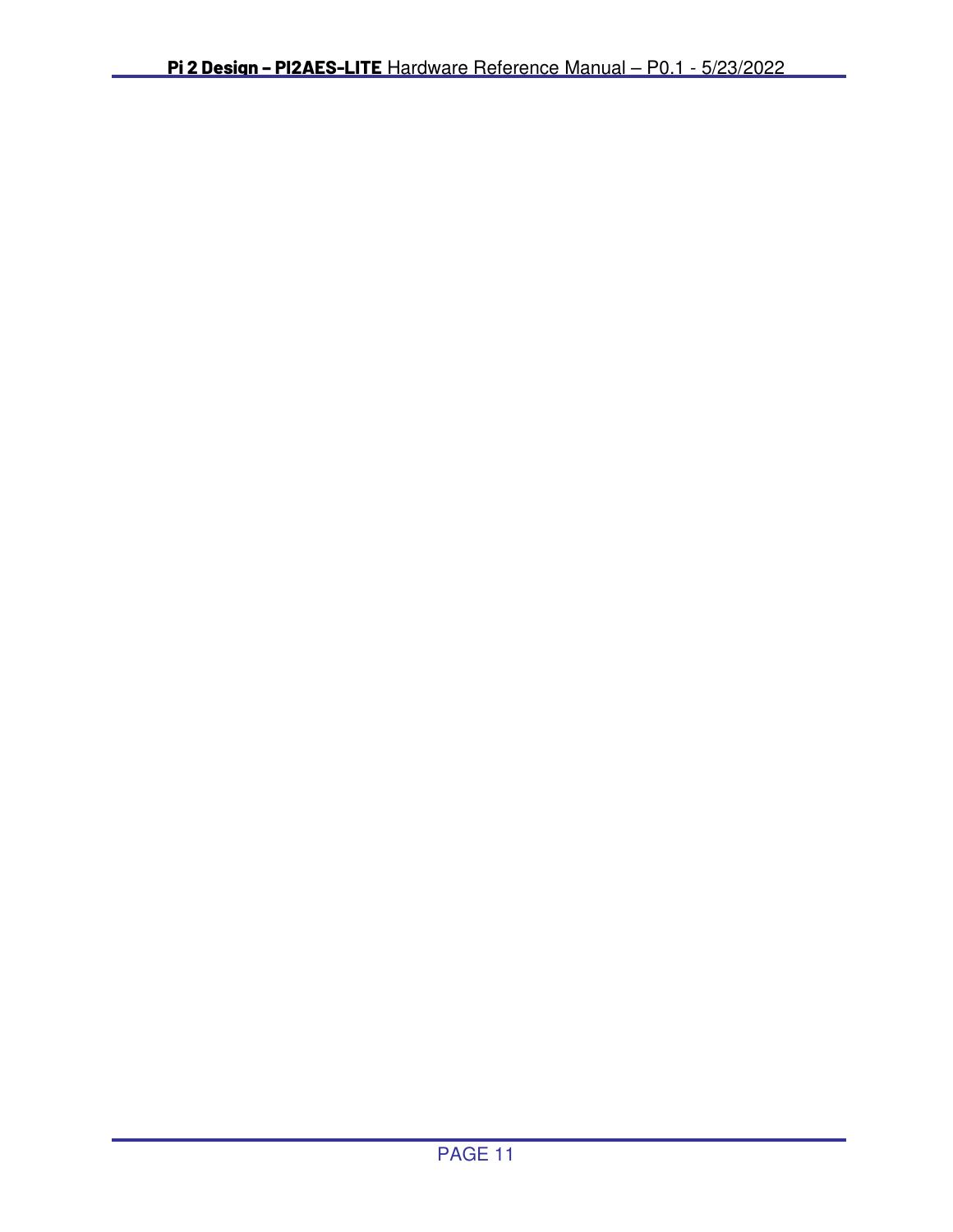# **6 PI2AES-LITE POWER**

### *6.1 OVERVIEW*

The PI2AES-LITE is designed to be powered the Raspberry PI +5V Pins. Optionally, external 5V can be used, such as Linear Power Supplies. When jumper W2 is removed, separate 5V power must be supplied to the Raspberry PI. Note that when the PI2AES-LITE and the PI are powered separately, the PI2AES-LITE must be powered first for proper operation.

Note that an on-board protection circuit ensures proper operation when jumper W2 is installed while power is applied via J1 AND from the PI (P1) simultaneously. In this instance, whichever voltage rail is higher supplies the power.

See the below block diagram for a simplified view of the PI2AES-LITE power.



**Figure 2 – PI2AES-LITE Power, Simplified Block Diagram**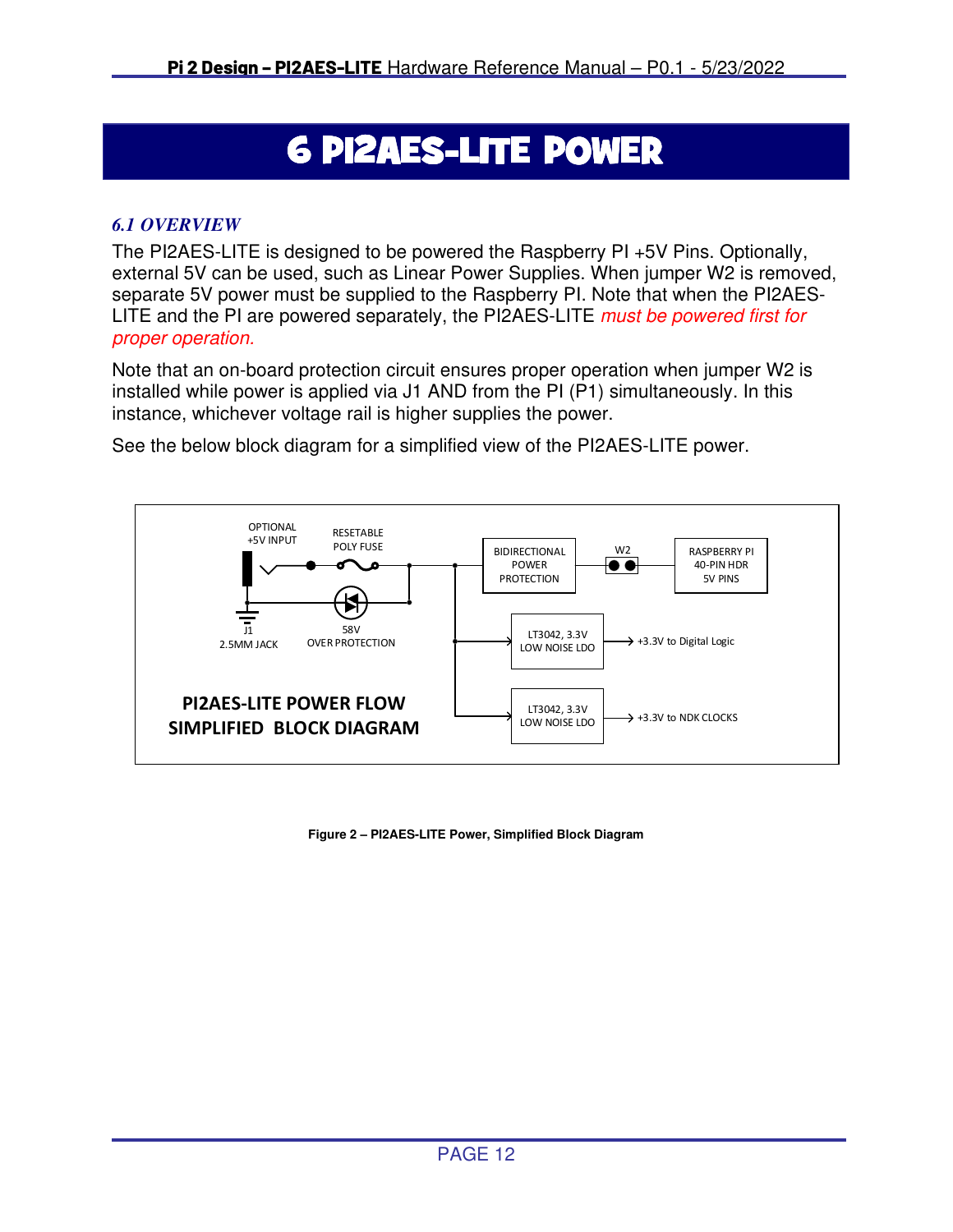# **7 PI2AES-LITE SOFTWARE**

## *7.1 OVERVIEW*

Due to the various resources interfaced on the PI2AES-LITE, both internal and external to the RPi, it is necessary to initialize a large number of CPU registers and external devices before correct operation can begin. These values and their proper sequencing are beyond the scope of this document. For most Raspberry Pi Software (Volumio, Moode, Ropiee, etc), the HifiBerry Digi+ Pro driver can be selected. There are no additional options beyond that.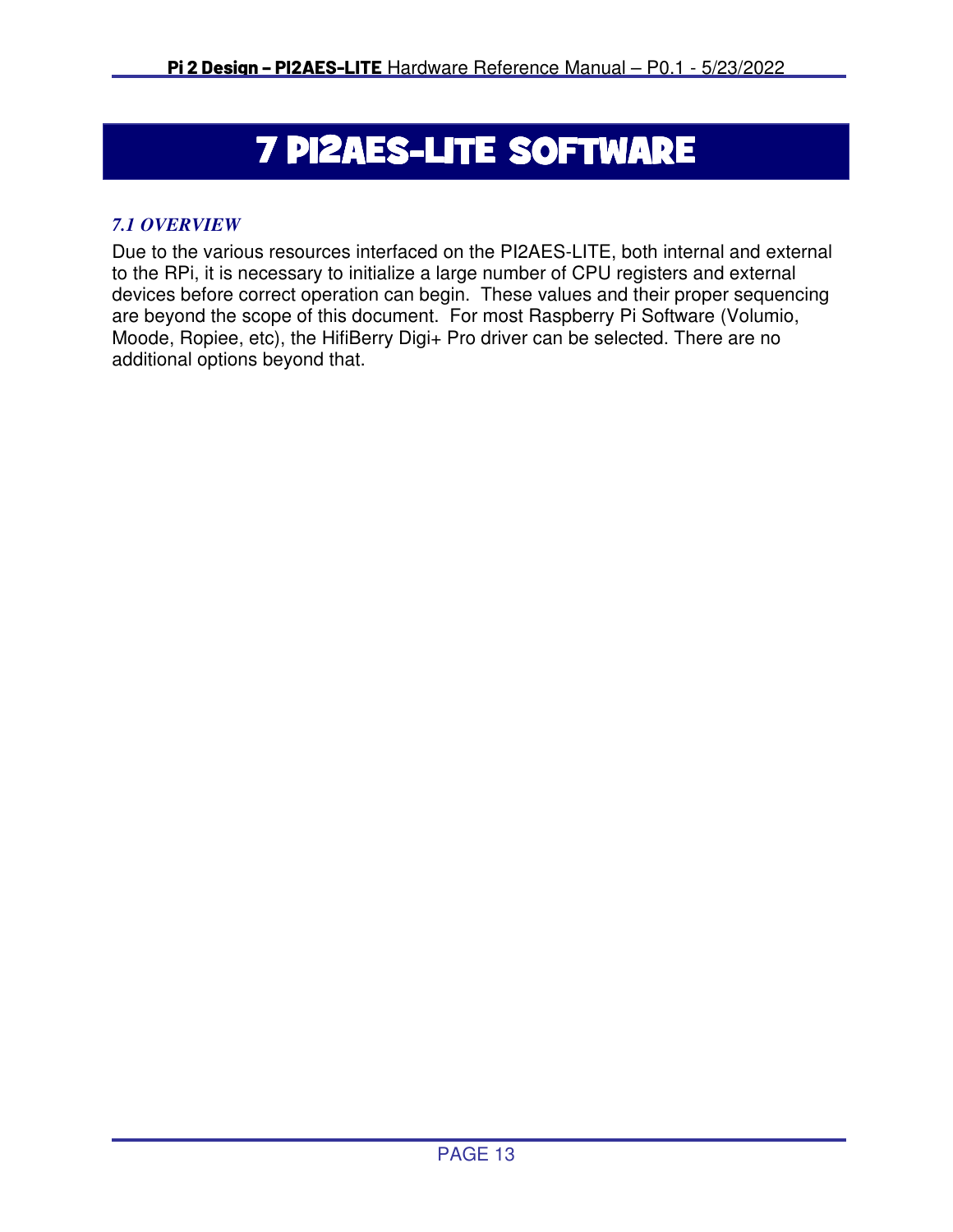# 8 TOP SIDE CONNECTORS

#### *8.1 OVERVIEW*

This section provides the type, location, and pinout for the various connectors on the PI2AES-LITE. Top View and Side View are shown in the following 3D renders.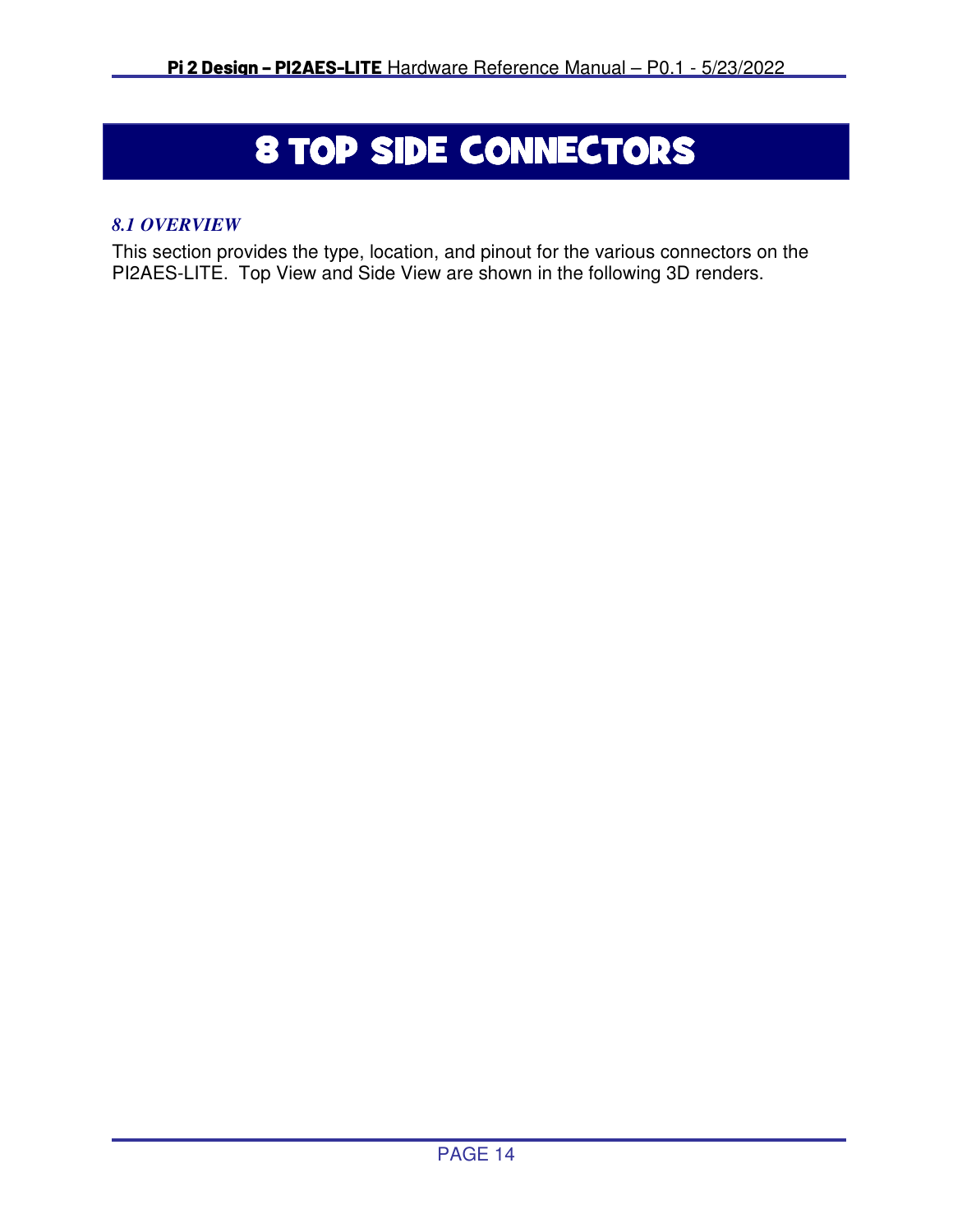

**Figure 3 – PI2AES-LITE Top View**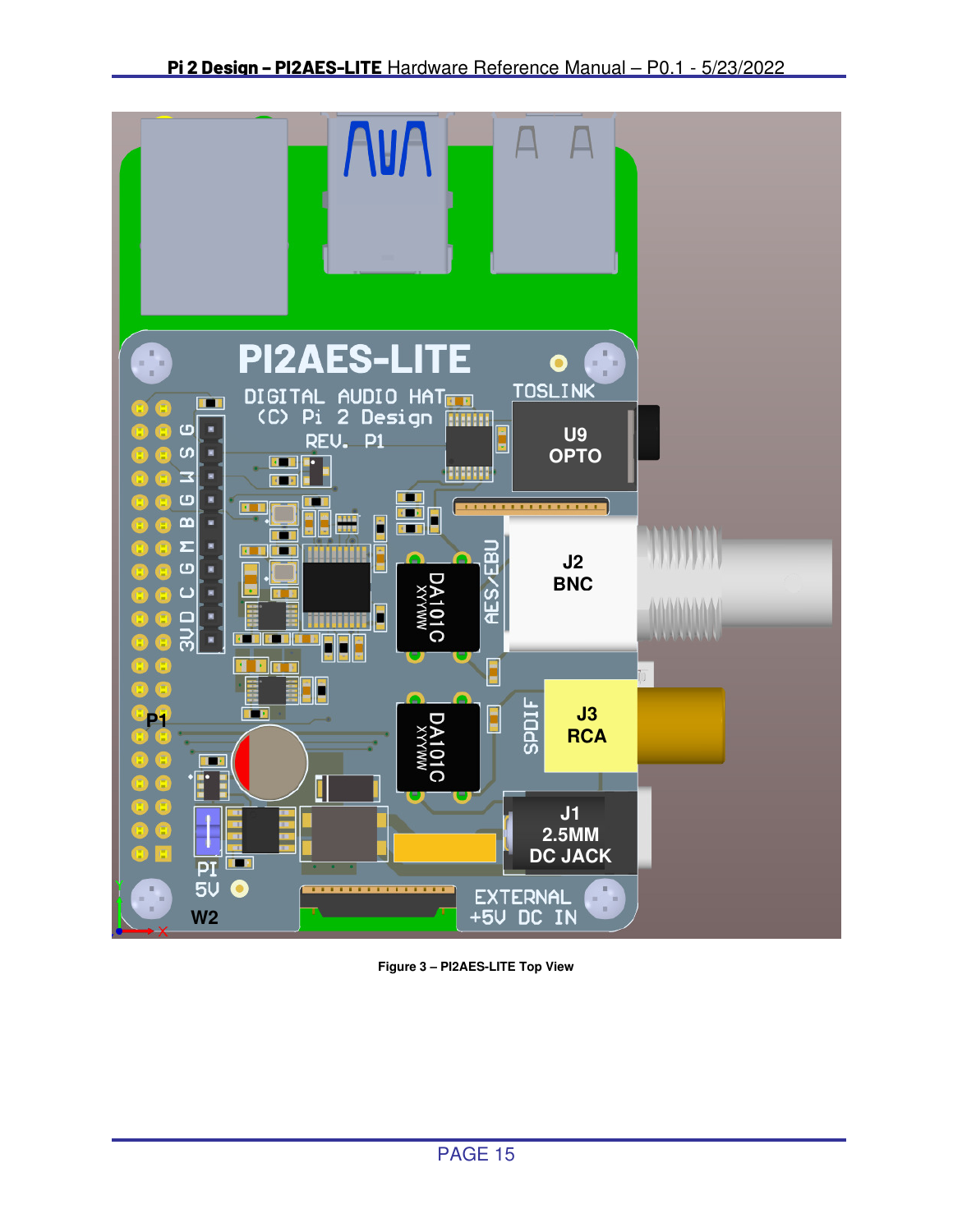

**Figure 4 – PI2AES-LITE Side View (shown mounted on Raspberry Pi 4)** 

#### *8.2 J1 - DC JACK*

This jack is designed to accept a 5.5mm x 2.5mm center positive plug for external power in. Voltage must be 5V +/-10%.

#### *8.3 J2 – BNC*

This jack is designed to carry the AES COAX Digital Audio Signal. Voltage level is 1.0V

#### *8.4 J3 - RCA*

This jack is designed to carry the SPDIF COAX Digital Audio Signal. Voltage level is 0.6V

#### *8.1 U9 –OPTO TRANSMITTER*

U9 is a Toslink Transmitter for SPDIF Optical Digital Audio output.

#### *8.2 P1 – 40-PIN GPIO HEADER*

This is a standard 40-Pin .1" Dual Row Female Header. It is designed to accept a Raspberry Pi single board and conforms to the standard Raspberry Pi 40-Pin GPIO Header pinout.

#### *8.3 W1 – 2.54MM JUMPER PLUG*

W1 connects the PI2AES-LITE to the PI 5V Pins when installed.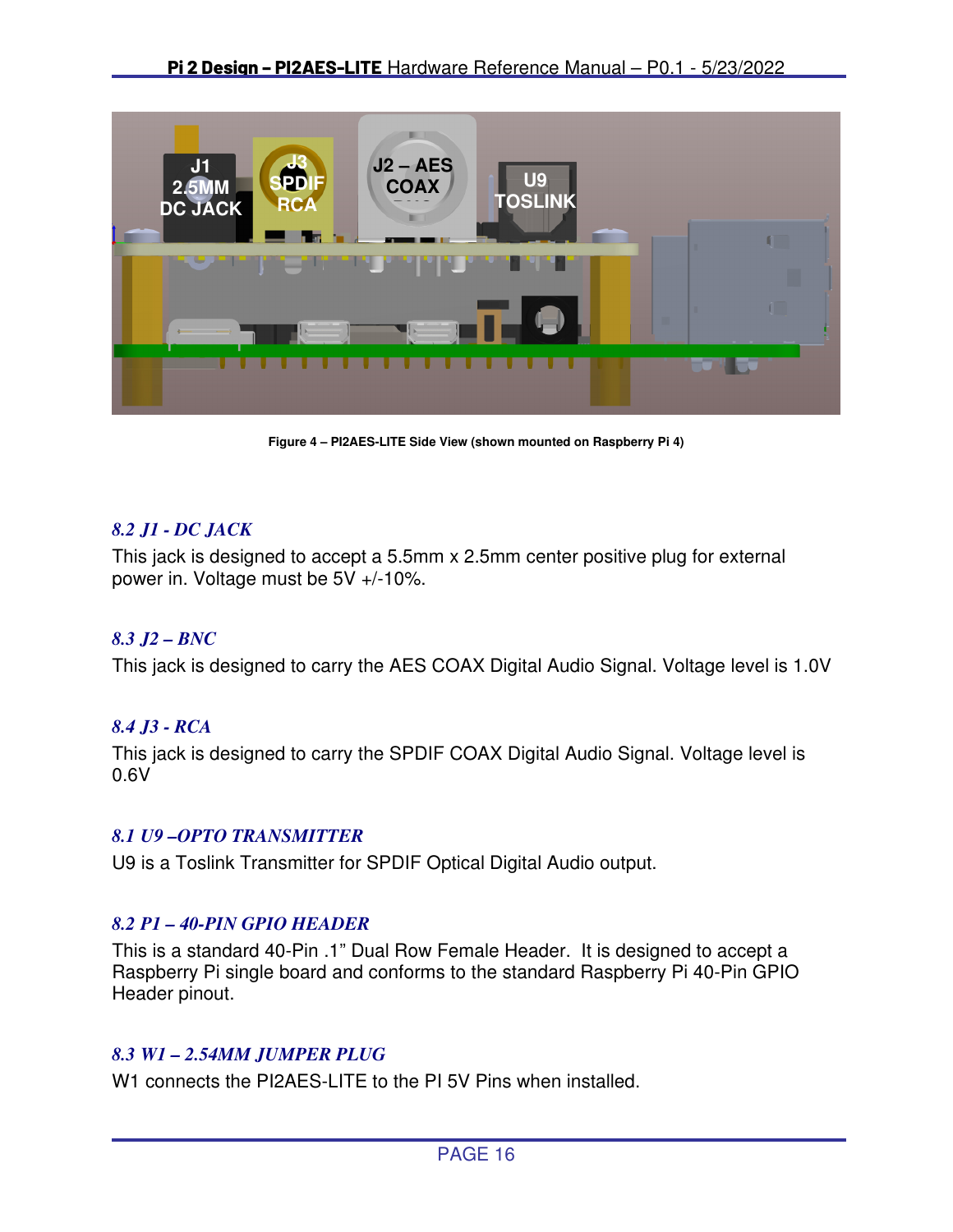# **9 DOCUMENT REVISIONS**

| <b>Date</b> | Revision   Change |                            |
|-------------|-------------------|----------------------------|
| 05/22/2022  | P <sub>0.1</sub>  | <b>Preliminary Release</b> |

**Table 5 – Document Revisions**